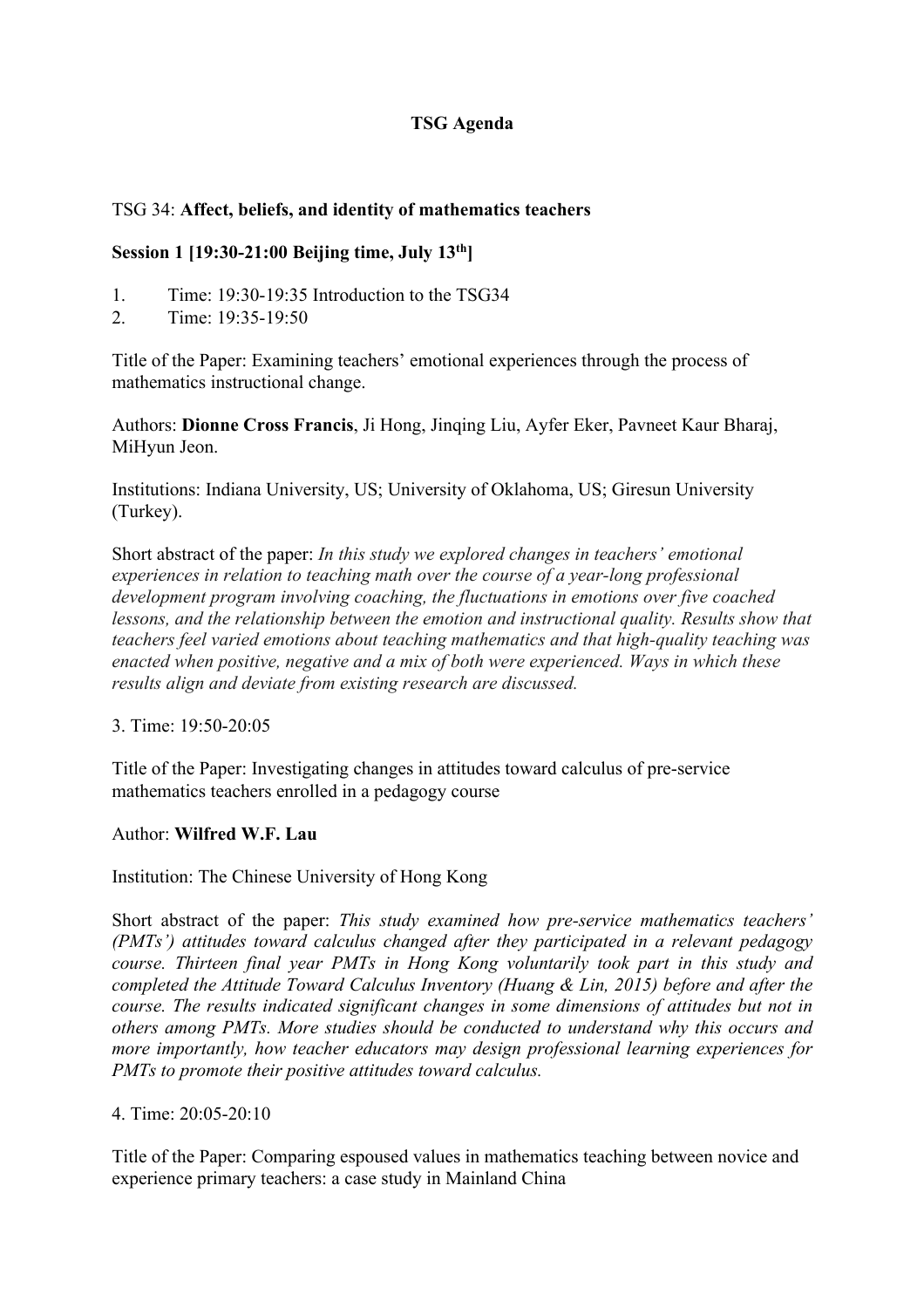# Authors: **Hui Min Chia**, Xuanzhu, Jin, Qiaoping Zhang

Institutions: The Education University of Hong Kong

Short abstract of the paper: *Different mathematics teachers may value different characteristics in mathematics teaching. This paper aims to compare what a novice and an experienced teacher value as important in mathematics teaching in Mainland China by using case study. By using classroom observations and in - depth semi-structured interviews, teachers' espoused values in mathematics teaching were identified. These values are triangulated with pupils' espoused values through group interviews. The findings show that both teachers valued the interactions between pupils and between pupils and their teacher, and achievement orientation as important factors in mathematics teaching. Nevertheless, the novice teacher espoused more values on the teacher's aspects compare to the experienced teacher who values more on pupils' aspects. The result suggests that teaching experience years shape the teachers' values and influence the teachers' values more than the teacher educational background.*

5. Time: 20:10-20:15

Title of the Paper: Mathematics student Teachers' Self-Efficacy Beliefs on teaching

Authors: **Kanita Pamuta<sup>1</sup>**, Narumon Changsri<sup>1,2</sup>, Maitree Inprasitha<sup>1</sup>

Institutions: <sup>1</sup>Mathematics Education Program, Faculty of Education, KKU; <sup>2</sup>Center for Research in Mathematics Education, KKU

Short abstract of the paper: *This study aimed to explore student teachers' self-efficacy beliefs in teaching. The target group included 25 people. They were on one-year training and teaching practices. Data were collected by using questionnaire, interview student teachers and their mentors. Data were analyzed by mean*  $(\bar{\mathbf{X}})$ , standard deviation(SD) and protocol analysis. *The finding revealed that the pre-beliefs about teaching mathematic was talking and describing to their learners. In contrast, after they had studied in this curriculum, they found teaching mathematics was participating in mathematical activity. These affect the teaching self-efficacy beliefs. 1) Self-efficacy beliefs about personal mathematics teaching, they believe that they can patiently wait for the students' answers on students' mathematical problems (* $\overline{X}$  *=3.85, SD=0.71). 2) Self-efficacy beliefs about mathematics teaching outcome expectancy, the belief on student's learning evaluation score had improved when teachers had discovered more effective teaching methods (* $\overline{X}$ *=3.77, SD= 0.57).* 

#### 6. Time: 20:15-20:20

Title of the paper: Teacher's and students' beliefs concerning higher order thinking in mathematics: Are they on the same page?

Authors: **Elizar Elizar** and Cut Khairunnisak

Institutions: Universitas Syiah Kuala (ID)

Short abstract of the paper: *Teacher beliefs play a fundamental role in mathematics teaching and learning, as they will ultimately influence the teacher's classroom practices. Student beliefs on a subject matter also hold equal importance as they will also be reflected in how the students*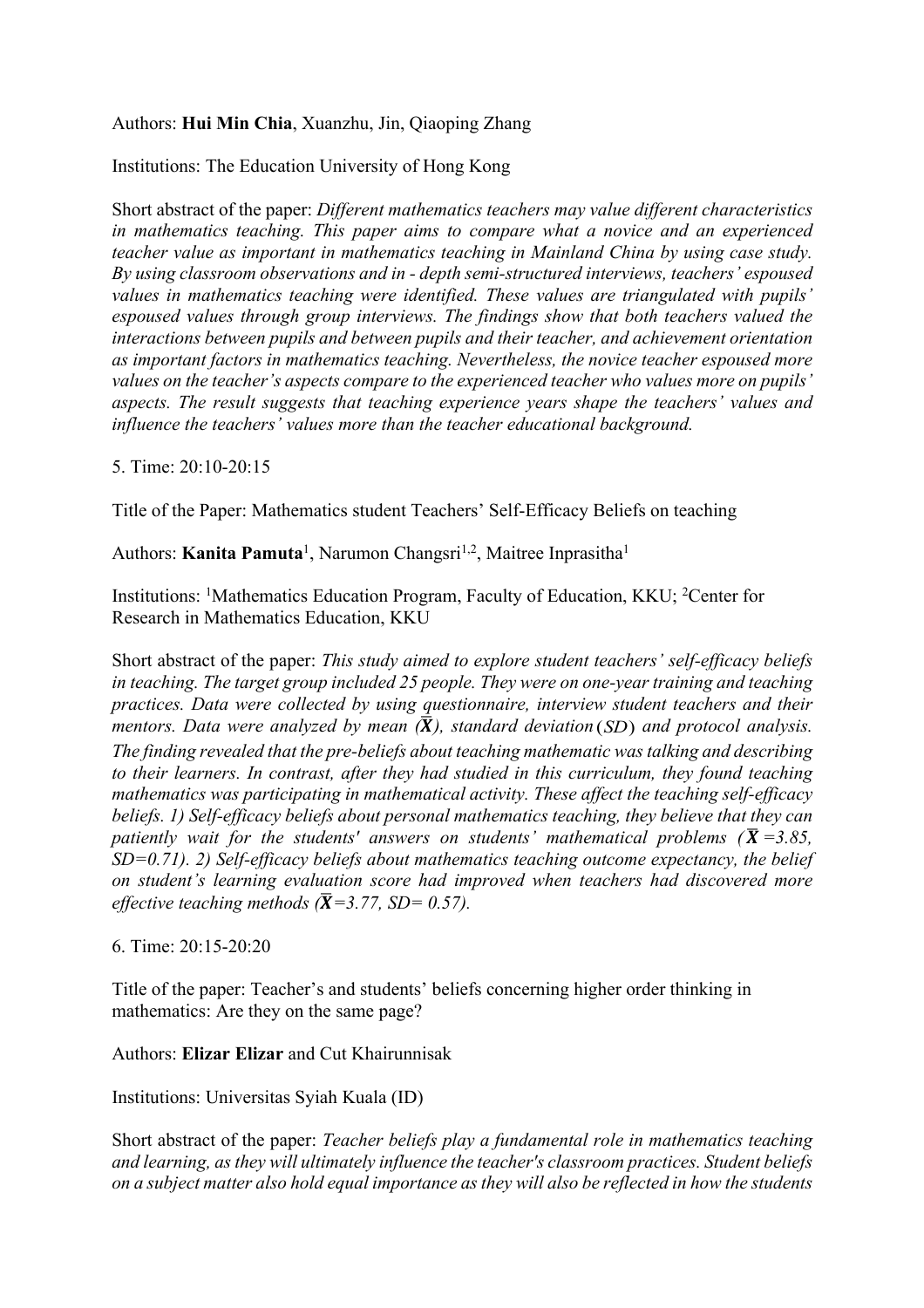*approach the learning and related issues to the subject. The importance of research on teacher's beliefs stems from the possible relationship between teacher beliefs and student beliefs. The purpose of this descriptive quantitative study was to measure the degree of conformity between teacher and student beliefs concerning mathematics related to Higher Order Thinking (HOT) and Lower Order Thinking (LOT). The finding of this study revealed that teacher beliefs concerning mathematics related to HOT were highly positive (83%). While the percentage of students who hold highly positive beliefs concerning mathematics related to HOT was just over 50%, indicating the discrepancy between teacher and student beliefs. However, in term of the beliefs concerning mathematics related to LOT, teacher and student beliefs was conformed, they had somewhat positive beliefs (68% and 71.30% respectively).* 

7. Time: 20:20-20:30 Discussion on the short papers 4, 5, 6

8. Time: 20:30-20:35

Title of the paper: What kind of students should deserve challenging, laboratory and inquirybased mathematical activities?

#### Author: **Gabriella Pocalana**

Institution: Università degli Studi di Torino, Italy

Short abstract of the paper: *The present paper investigates the beliefs of a group of lower secondary school mathematics teachers, involved in a professional development course, due to the participation of their schools in an experimental project in collaboration with the University of Turin. In particular, this study focuses on the relationship that these teachers describe between the didactical approach needed during their everyday lessons and the laboratory, inquiry-based approach proposed during the course, centered on challenging mathematics activities. They seem to have two different belief clusters, related to these two different contexts. The experimental project, indeed, involves only the students who voluntary decide to participate in supplementary mathematics classes, after the approval of the teacher.*

9. Time: 20:35-20:40

Title of the paper: Understanding Open exploration in a classroom

#### Authors: **Harita Raval**, Aaloka Kanhere

Institution: Homi Bhabha Centre for Science Education, TIFR

Short abstract of the paper: *In the present paper, we have focused on the 'pedagogical openness' of an activity that has a large number of possibilities and enables applications of a wide range of mathematical concepts. Apart from that the 'openness' also allows teachers to design the course of the activity depending on their own beliefs of mathematics and mathematics teaching. The approaches that two teachers took were very different with respect to the mathematical processes encouraged in their classrooms. In one classroom, the teacher had an approach which encouraged the processes of proving the patterns that the students had found and in the other classroom teacher encouraged the students to make more*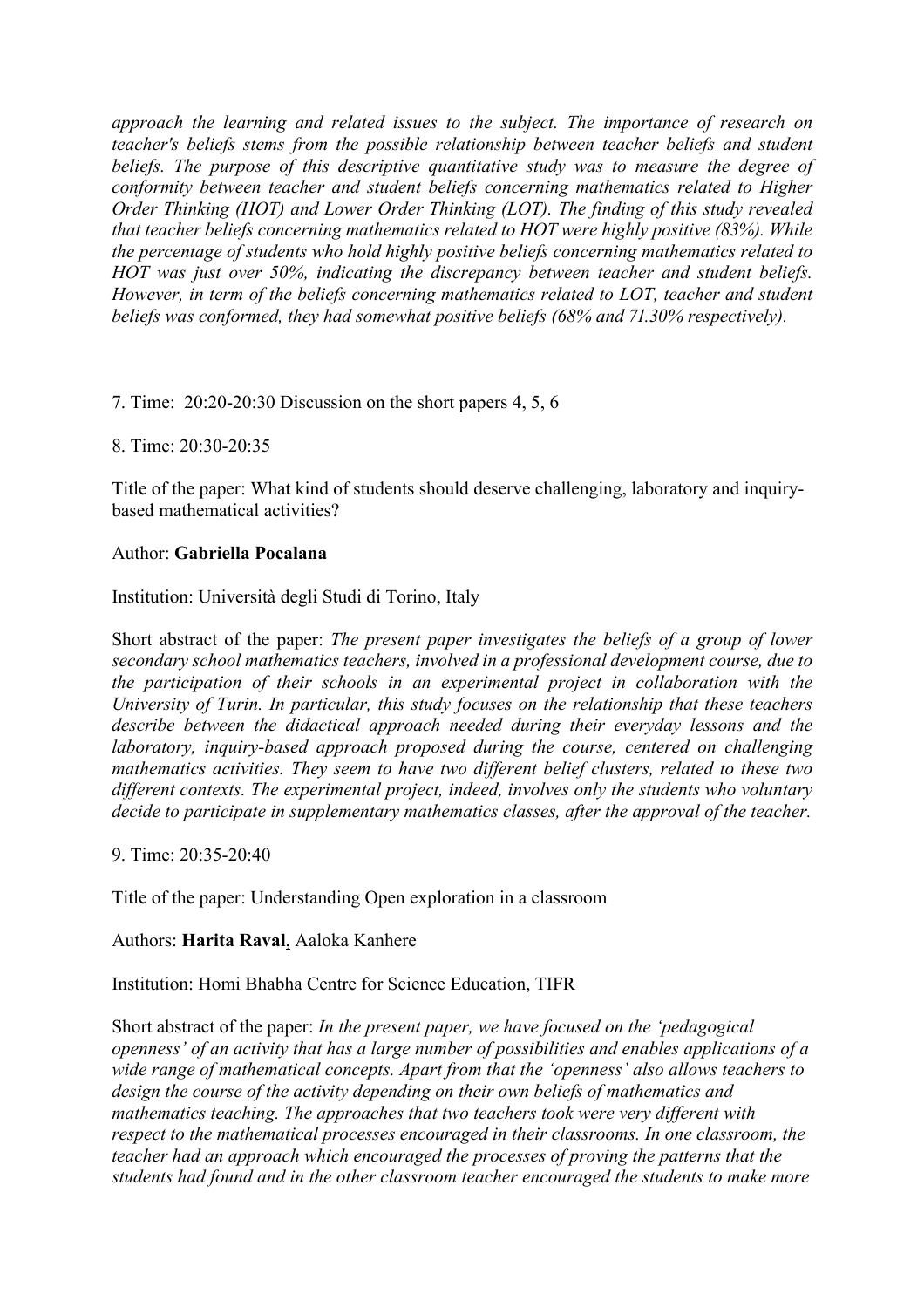*and more conjectures. Open exploration tasks offer an openness in the class where the classroom discourse depends on student-teacher relations, student preparation and interests and teachers' own beliefs about mathematics and mathematics teaching.*

10. Time: 20:40-20:45

Title of the paper: A study on conceptions of trainers of mathematics teachers in pedagogical superior educational institutes of Peru in relation to mathematics and their teaching

Authors: **Candy Clara Ordoñez Montañez\***, Gina Patricia Paz Huamán\*\*

Institutions: \*Peruvian Research Association in Mathematical Education, \*\*Ministry of Education

Short abstract of the paper: *This research is part of a quantitative and qualitative study, conducted in 47 Institutes of Higher Pedagogical Education (IESP by its acronym in Spanish), public and private, from the different regions of Peru that are revalidated to offer the professional career of Secondary Education teacher in the Specialty of Mathematics. In this work, the conceptions about mathematics and the teaching that mathematics teachers teach in the IESP of Peru are presented in the framework of the classification proposed by Lisbon (2012).* 

11. Time: 20:45-21:00 Discussion on the papers 8, 9, 10

## **Session 2 [21:30-23:00 Beijing time, July 16th]**

12. Time: 21:30-21:35 Introduction

13. Time: 21:35-21:50

Title of the paper: 'There are so many ways to fail': pre-service elementary school teachers define failure in mathematics

#### Authors: **Sonja Lutovac** and Raimo Kaasila

Institution: Faculty of Education, University of Oulu

Short abstract of the paper: *Failure is a common phenomenon, and mathematics context is no exception; however, little is known about how students understand and define their own failures. In this study, we asked pre-service elementary school teachers to reflect on the experiences they would label as failure and then to conceptualize what failure is in their views. We analysed categorically 40 narratives that defined failure and present here five categories of these definitions. We provide a discussion of how deeper understanding of subjective experiences of failure can inform research on affect, beliefs and identity as well as teacher education practices.*

14. Time: 21:50-22:05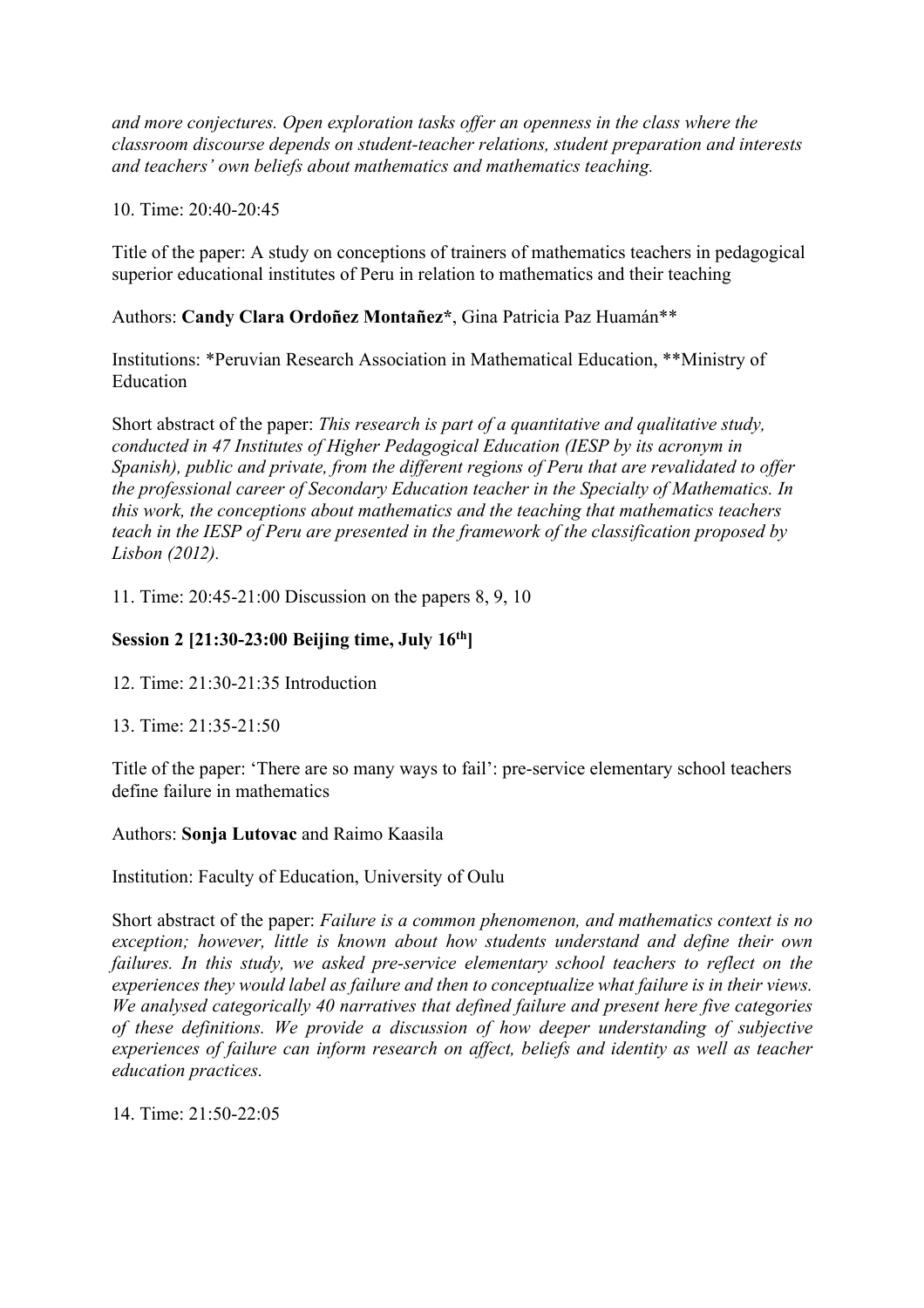Title of the paper: Teacher's identity negotiation while presenting themselves on video in a professional development setting.

# Authors: **Einat Heyd-Metzuyanim** and Talli Nachlieli

# Institution: Technion – Israel Institute of Technology

*Short abstract of the paper: Teachers' reflections on their own videos has been signaled as a useful tool for teacher learning in professional development settings. However, such presentations of self-as-teacher carry with them multiple sources for face-threatening acts and put the teacher in a vulnerable situation. In this paper, we examine an episode in which a middle-school teacher presents a video of herself teaching implementing a cognitively demanding task to low-achieving group. Data is taken from a two-years long study of teachers in the TEAMS (Teaching Exploratively for All Mathematics Students) professional development program. We examine the identity-authoring processes that take place in this episode on multiple channels: the teacher vis-à-vis her students in the video, the teacher vis-àvis her fellow teachers in the PD setting, and the PD instructors vis-à-vis the teacher. Our analysis reveals the complex identity work that all participants need to engage in, which are necessary for the teacher to be learning useful new practices.* 

15. Time: 22:05-22:20

Title of the paper: The changing professional identities of mathematics teachers within Further Education in England

## Authors: **Diane Dalby** and Andrew Noyes

## Institution: University of Nottingham, UK

Short abstract of the paper: *Professional identity may be considered as an aspect of identity that explains the way an individual relates to communities with similar professional or occupational practices. This can include relationships to public perceptions of the profession, local communities with the workplace, or those with shared personal values. The aims of this study of mathematics teachers in England's Further Education colleges are to explore any changes in the professional identities of these teachers over time and the factors that have contributed, by comparing interview and survey data from case studies carried out six years apart. Based on a theoretical view of identity as a transient construct, uniquely constructed within discourse, the interviews are analysed with particular attention to critical personal experiences, narrative identity and working identity. Changes in working identity are evident from the study that are linked to new national policies, market forces and college structures, but there still is much diversity in the workforce and little evidence of any common professional identity.*

## 16. Time: 22:20-22:25

Title of the paper: Identity construction of female mathematics teachers in professional life: a narrative inquiry

## Author: **Tara Paudel**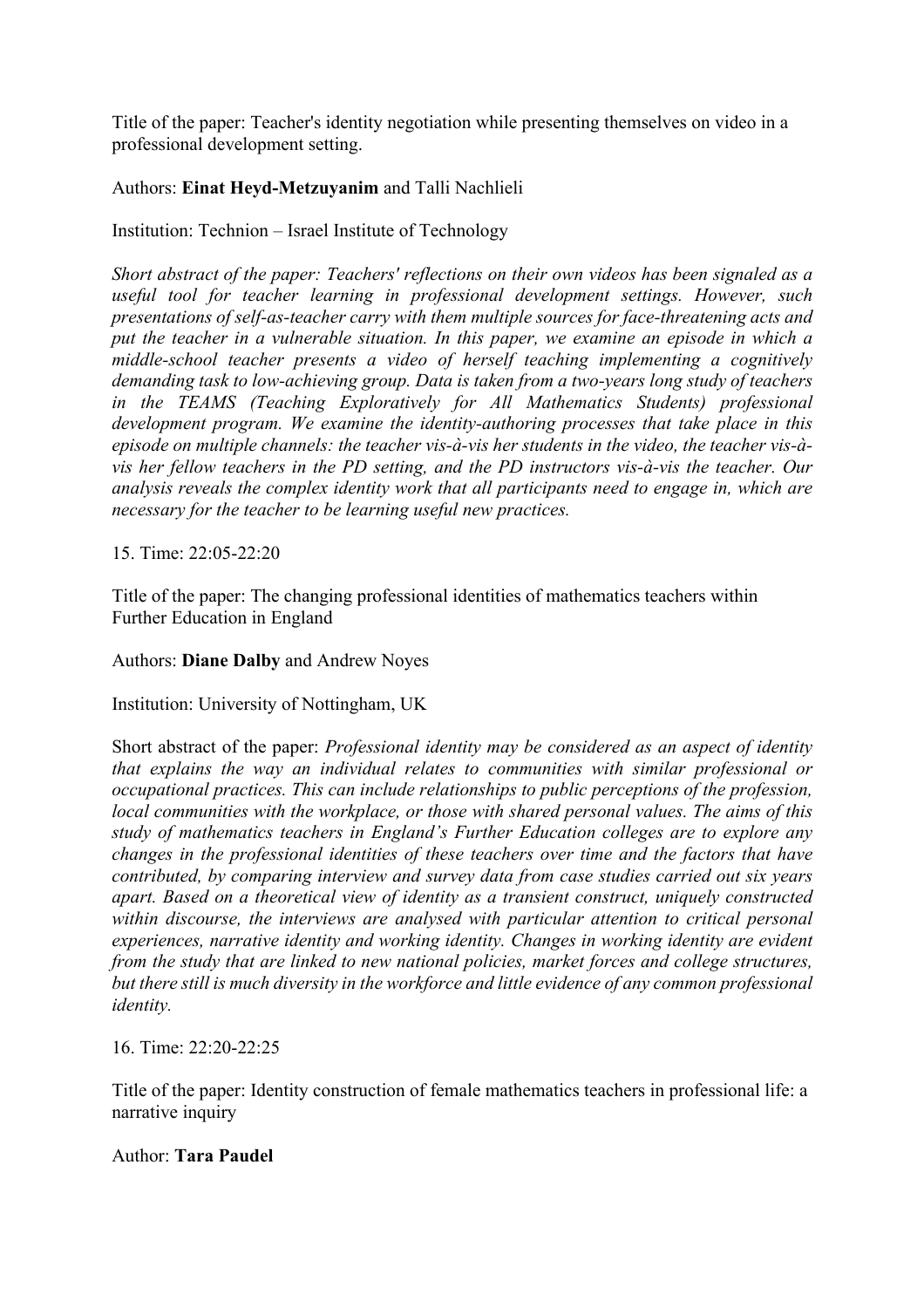Institution: Department of Mathematics Education, Tribhuvan University, Mahendraratna Campus, Tahachal, Nepal

Short abstract of the paper: *This study is concerned with the professional identity construction of female mathematics teachers at the university level in Nepal. Female participation in teaching profession at University is less compared to that of male in Nepal. Females have also been struggling to construct their identity in the field of mathematics. In this scenario, I have attempted to explore how females have been able to gain their professional identity and the barriers they cope up with while making their career. Vygotsky's Cultural- Historical Activity Theory was utilized as a theoretical lens. Narrative Inquiry was adopted as a research methodology to generate information from four participants about their professional experiences. The result revealed that female mathematics teachers struggled with discrimination in the process of constructing their professional identity after which they expanded the horizon of their knowledge, skills, and performance for identity sustenance. This research encourages, motivates, and empowers female teachers who wish to build their professional identity as a mathematics teacher.* 

#### 17. Time: 22:25-22:30

Title of the paper: Learning and developing as a mathematics teacher educator

Authors: **Forster D. Ntow<sup>1</sup>** and Jill Adler<sup>2</sup>

Institutions: <sup>1</sup>University of Cape Coast (Ghana), <sup>2</sup>University of the Witwatersrand (South Africa)

Short abstract of the paper: *Although there is a paucity of research on mathematics teacher educators (MTEs) learning, the few studies cited suggests that their learning is also influenced by a number of contexts in which they participate (Tzur, 1999). Working with critical events in each of these contexts we describe and reflect on an MTE's learning and development trajectory in terms of the ideas about mathematics teaching and learning offered (Nasir & Cooks, 2009). We envisage that our story will illuminate how participation with a specific practice-linked identity resource (ideational) in various socio-cultural-political contexts support (or not) the learning of an MTE.*

#### 18. Time: 22:30-22:35

Title of the paper: Understanding South Korean elementary mathematics teachers' identities in relation to their professional development

Authors: Jukyung Park\*, Youngyoul Oh\*\*

Institutions: \*Graduate School of Education, Seoul National University of Education, Korea; \*\*Seoul National University of Education, Korea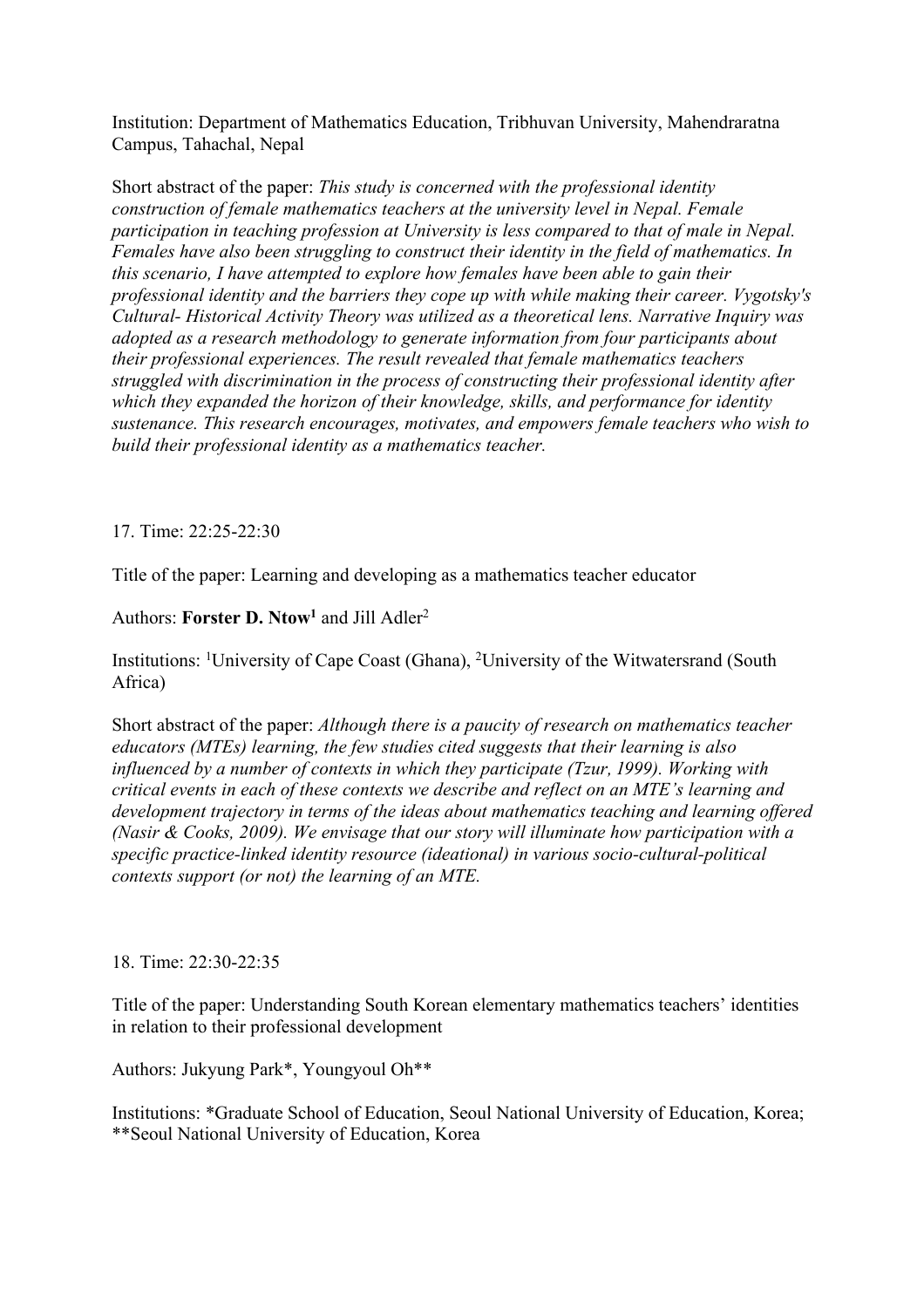19. Time: 22:35-22:50 Discussion on the papers 16, 17, 18

20. Time: 22:50-23:00 Discussion

# **Session 3 [14:30-16:30 Beijing time, July 17th]**

20. Time: 14:30-14:35 Introduction

21. Time: 14:35-14:50

Title of the paper: Shame: a significant emotion influencing pre-service primary school teachers' Mathematics education

#### Authors: **Lars Jenßen**, Regina Möller, Bettina Roesken-Winter

Institution: Humboldt-Universität zu Berlin (Germany)

Short abstract of the paper: *Besides positive emotions, such as enjoyment, negative emotions seem to occur frequently in mathematics classes. Teachers also report of negative feelings such as anxiety, when doing or teaching mathematics. Although mathematics anxiety is a crucial factor for learning and teaching, shame can be assumed being a much more significant negative emotion in teachers, possibly influencing their professional identity. Recent studies reveal, that pre-service primary school teachers experience shame in mathematics in particular, because for a variety of reasons (e.g., training as generalists, deficient mathematics knowledge). However, research on the frequency and intensity of primary school teachers' shame experiences in mathematics do not exist. More than n=300 pre-service primary school teachers were asked about their shame experiences in mathematics education with a standardized questionnaire. Results indicate that shame is a less frequent but quite intense emotion in mathematics education. It can be assumed as a math-specific emotion during preservice primary school teachers' former schooling. The paper also highlights reasons for its experience in mathematics.*

23. Time: 14:50-15:05

Title of the paper: Prospective teachers' attitude towards mathematics and its teaching: stories of development

Authors: Annalisa Cusi\*, Francesca Morselli\*\*

Institutions: \*University of Rome "La Sapienza", \*\*University of Genoa (Italy)

Short abstract of the paper: *In this contribution we adopt the theoretical lens of identity to study the evolution of prospective teachers' attitude by means of their participation to the activities of a teacher education course and the guided reflections that they performed after each session.* 

24. Time: 15:05-15:20

Title of the paper: Affect in Mathematics Curriculum in mainland China: a review of seventy years in compulsory education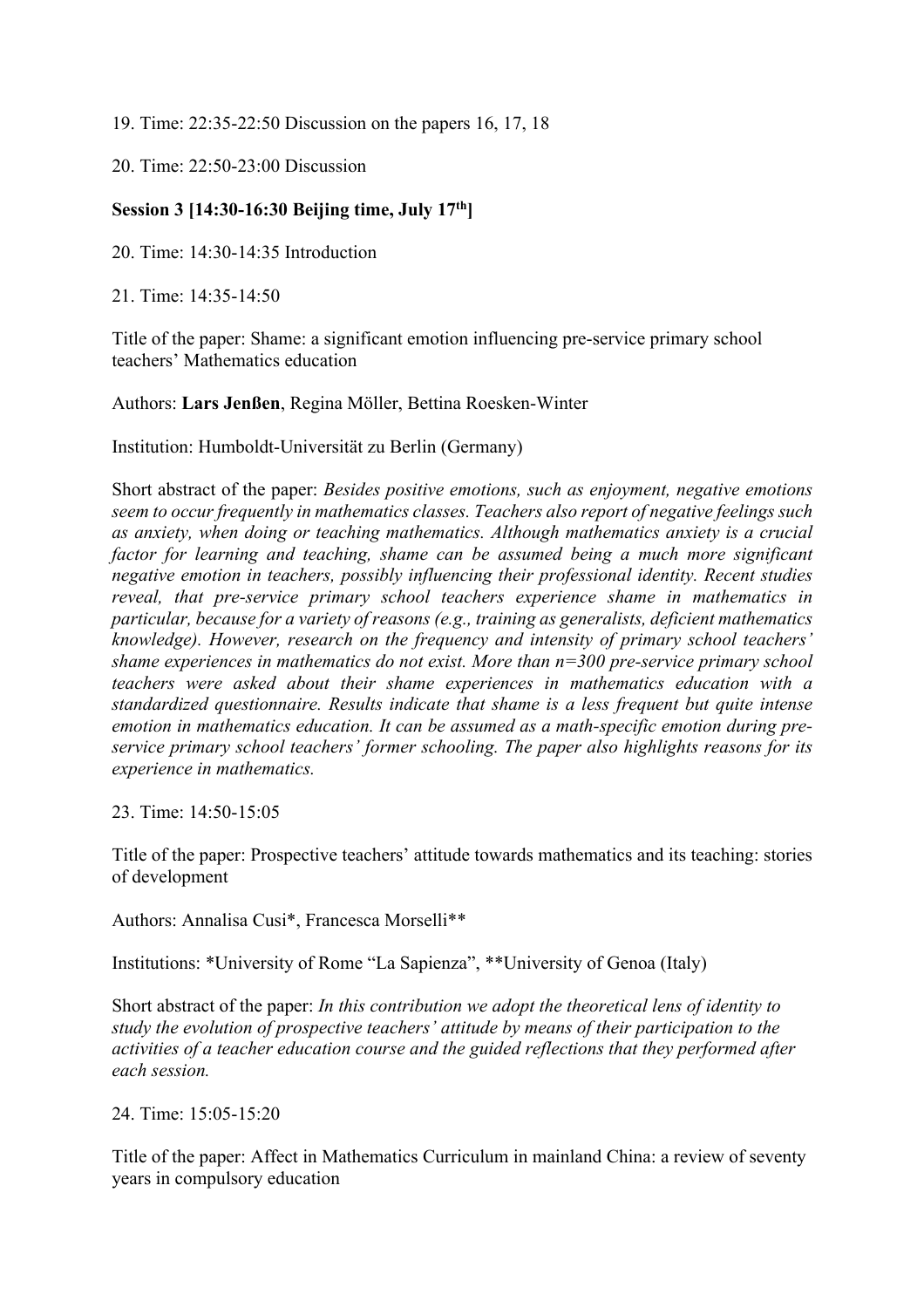## Authors: Qiaoping Zhang, **Xuanzhu Jin**, Hui Min Chia

Institution: Department of Mathematics and Information Techonology, The Education University of Hong Kong

Short abstract of the paper: *The affective factors like students' positive attitudes and values have been regarded as important educational goals in school education for a long time. Recently with the competency-based education reform in Mainland China, these factors are integrated into one crucial component of students' competency. This study systematically reviewed and analysed the evolution of affective related-contents in mathematics curriculum syllabus or standards across different periods in Mainland China. Results showed that over the past 70 years, the contents could be categorized into five stages and the theme was constantly changed with the development of the Chinese society. It was not until the new curriculum reform in 2001 that the role and contents of affective domain in mathematics education was heightened clearly. The analysis and discussion also provide advice for nurturing students affects in the classroom practice.*

25. Time: 15:20-15:35

Title of the paper: Using A quantitative approach to explore teachers' identity in mathematics

Author: Wanda Masondo

Institution: University of the Witwatersrand, Johannesburg (South Africa)

Short abstract of the paper: *The notion of identity in mathematics education has largely been researched using qualitative approaches. However, when using closed-ended questions, there is value in exploring the extent of participants' shared experiences towards the learning and teaching of mathematics. To illustrate the value of using a quantitative approach, I utilised a Likert-scale questionnaire to collect data from teachers who had participated in a professional development course. Thereafter, the questionnaire data was subjected to Exploratory Factor Analysis. From the analysis, the extent of teachers' identity emerged to be closely connected to understanding mathematics for teachers who are confident in the learning and teaching of the subject.*

26. Time: 15:35-15:40

Title of the paper: Mathematics teacher emotions during classroom practice: A case study in Mainland China

The University of Hong Kong, Shenzhen High School of Science

Authors: **Zheng Jiang**<sup>1</sup>, Ida Ah Chee Mok<sup>1</sup>, Jinbo Tang<sup>2</sup>

Institutions: <sup>1</sup>The University of Hong Kong, <sup>2</sup>Shenzhen High School of Science

*Short abstract of the paper: Although teacher emotions have increasingly attracted the interest of educational researchers, the nature of teacher emotions has not been fully elaborated, especially during mathematics classroom practice. In order to facilitate better understanding of teacher emotions, this paper examined the emotional experiences of a high*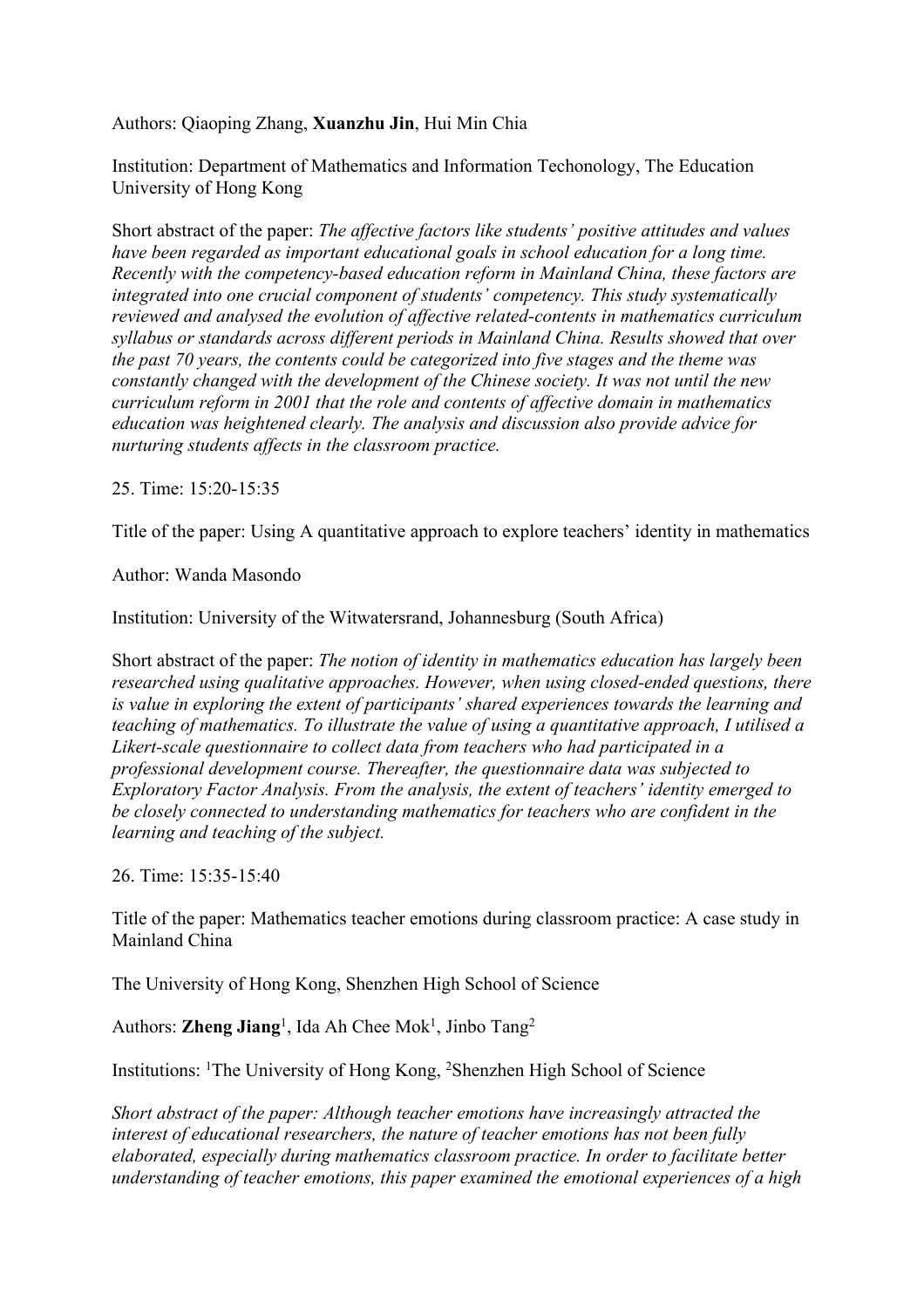*school mathematics teacher during classroom practice. Seven consecutive mathematics lessons of the teacher were observed and videotaped, and three video-stimulated teacher interviews were conducted after three lessons, respectively. The results showed that the mathematics teacher experienced various emotions during teaching. The teacher's emotional process was mainly stimulated by her teaching and/or students' reactions and determined by her teaching experiences, belief of mathematics teaching and learning, pedagogical mathematics knowledge, and value. Furthermore, the teacher's emotional experience was a continuous, cumulative, and hierarchical process, changing with classroom practice and her appraisals.*

27. Time: 15:40-15:45

Title: Touching the untouchables: promoting non/linear mathematics pedagogy

Authors: **Indra Mani Shrestha**, Bal Chandra Luitel, Binod Prasad Pant

Institution: School of Education, Kathmandu University, Nepal

Short abstract of the paper: *In what ways can we as teachers touch the untouchables (beliefs, values, attitudes and emotions of students) so as to promote non/linear mathematics pedagogy? Subscribing to this issue based on MPhil research carried out by the first author using writing narratives as a method of inquiry within an arts-based auto/ethnography as a research methodology, we present the narratives experienced by the first author as a teacher-researcher while teaching school mathematics in Nepal, dealing with the student's affective domain, thereby exploring the possible ways of establishing a dialectical relationship between cognition and affection for the purpose of promoting non/linear mathematics pedagogy. The research study has shown that not only the cognition but also affection plays a key role in the learning of mathematics.* 

28. Time: 15:45-15.55 Discussion on the papers 26,27

29. Time: 15.55-16:00

Title: Excited but sceptical: examining teachers' motivational aspects for a professional development project

Author: Hanna Viitala

Institution: University of Helsinki, Finland, Luleå University of Technology, Sweden

Short abstract of the paper: *While earlier problem-solving interventions have had only moderate short-term influences to Finnish pupils' low affect and descending performance in mathematics, more profound changes are needed in Finnish mathematics classroom to stop the alarming development and to achieve sustained results. In addition to effective teaching methods, the change requires motivated teachers who are willing to radically change their classrooms practices. In this paper, five teachers' motivational aspects are examined at the beginning of a professional development project. The results suggest that positive (group) emotions towards a professional development project and high self-efficacy beliefs in adapting new methods into teaching are the most common motivational aspects that drive teachers to engage in a radical problem-solving intervention.*